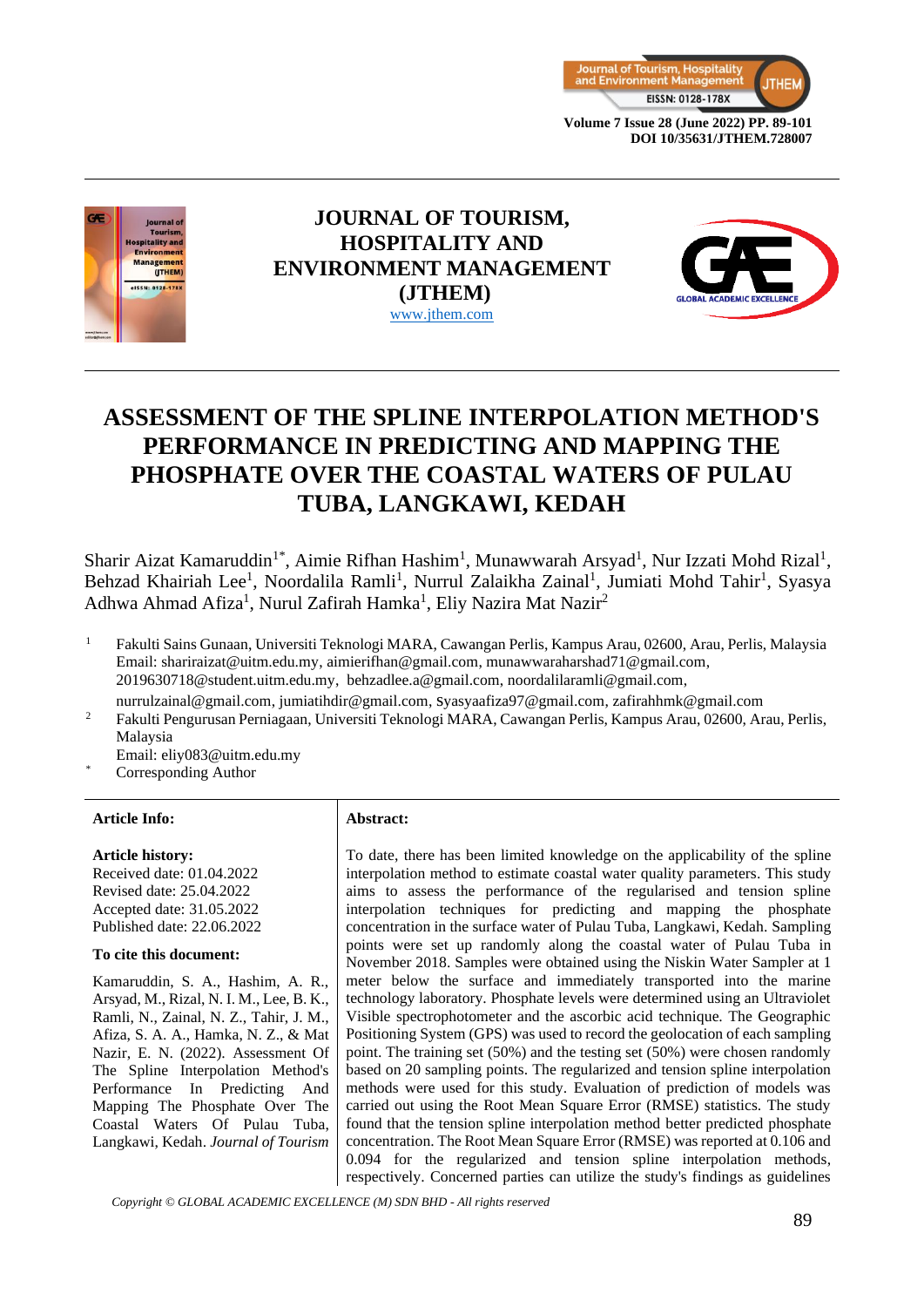

| Environment<br>Hospitality<br>and<br>Management, 7 (28), 89-101.                          | for monitoring, managing, and developing strategic strategies for the long-term<br>development of the coastal waters of Pulau Tuba, Langkawi, Kedah. |
|-------------------------------------------------------------------------------------------|------------------------------------------------------------------------------------------------------------------------------------------------------|
| DOI: 10.35631/JTHEM.728007.                                                               | <b>Keywords:</b>                                                                                                                                     |
| This work is licensed under CC BY 4.0<br>$\left(\text{cc}\right)\left(\frac{1}{2}\right)$ | Interpolation, Langkawi, Mapping, Phosphate, Predicting, Pulau Tuba, Spline                                                                          |

### **Introduction**

Pulau Dayang Bunting and Pulau Tuba are two islands that have gained popularity in the Northern region of Malaysia, which are located near the main island of Pulau Langkawi. Anthropogenic activities can be expected in tourism, agriculture, sea transportation, and residential areas (Kamaruddin et al., 2020). These activities can contribute to decreasing water quality standards and conditions that may directly or indirectly negatively affect living and the non-living things housed in these islands (Kamaruddin et al., 2021b). Introducing excessive water pollutants will negatively impact islanders' way of life and the local economy (Kamaruddin et al., 2018). To date, the baseline information of the phosphate concentration for Pulau Tuba is unknown.

The previous study has shown that the spatial interpolation method can predict the variability of water quality parameters. Kamaruddin et al., (2022a) estimated the concentration of salinity, while Kamaruddin et al., (2021a) estimated the level of water pH using the Inverse Distance Weighted (IDW) interpolation method. A study by Kamaruddin et al., (2022b) managed to map and estimate nitrate concentration using the spline interpolation method recently. Thus, there was a limitation on the knowledge of the spline interpolation method's applicability to map the phosphate concentration.

This study aims to evaluate the applicability of the spline interpolation method to predict the variation of phosphate in the surface water of Pulau Tuba, Langkawi. To achieve this, a comparative assessment was conducted to compare the performance of regularized and tension spline methods.

### **Literature Review**

Phosphate is one of the water parameters that has attracted the attention of environmentalists and ecologists around the globe. In both freshwater and saltwater ecosystems, phosphorus plays a crucial role in controlling the growth of algae and aquatic plants (O'Hare et al., 2018). Phosphorus, at a safe amount, can help plants and soil microorganisms grow typically (Rashid et al., 2016). Phosphorus, on the other hand, can contribute to high levels of eutrophication and toxic algae bloom (Ali & English, 2019). Phosphorus can significantly impact the aquatic ecosystem's balance and water quality, even in small amounts. One approach to estimating phosphate concentration is using the spatial interpolation method that is currently gaining popularity among environmentalists and researchers.

Spatial interpolation techniques can be used for monitoring phosphorus levels and understanding its sources in a study area. Spline interpolation is a deterministic method for predicting pollutant variability (Wu, 2016). Its application in predicting phosphate variation is restricted, particularly in coastal ecosystems and mangrove habitats. The use of spline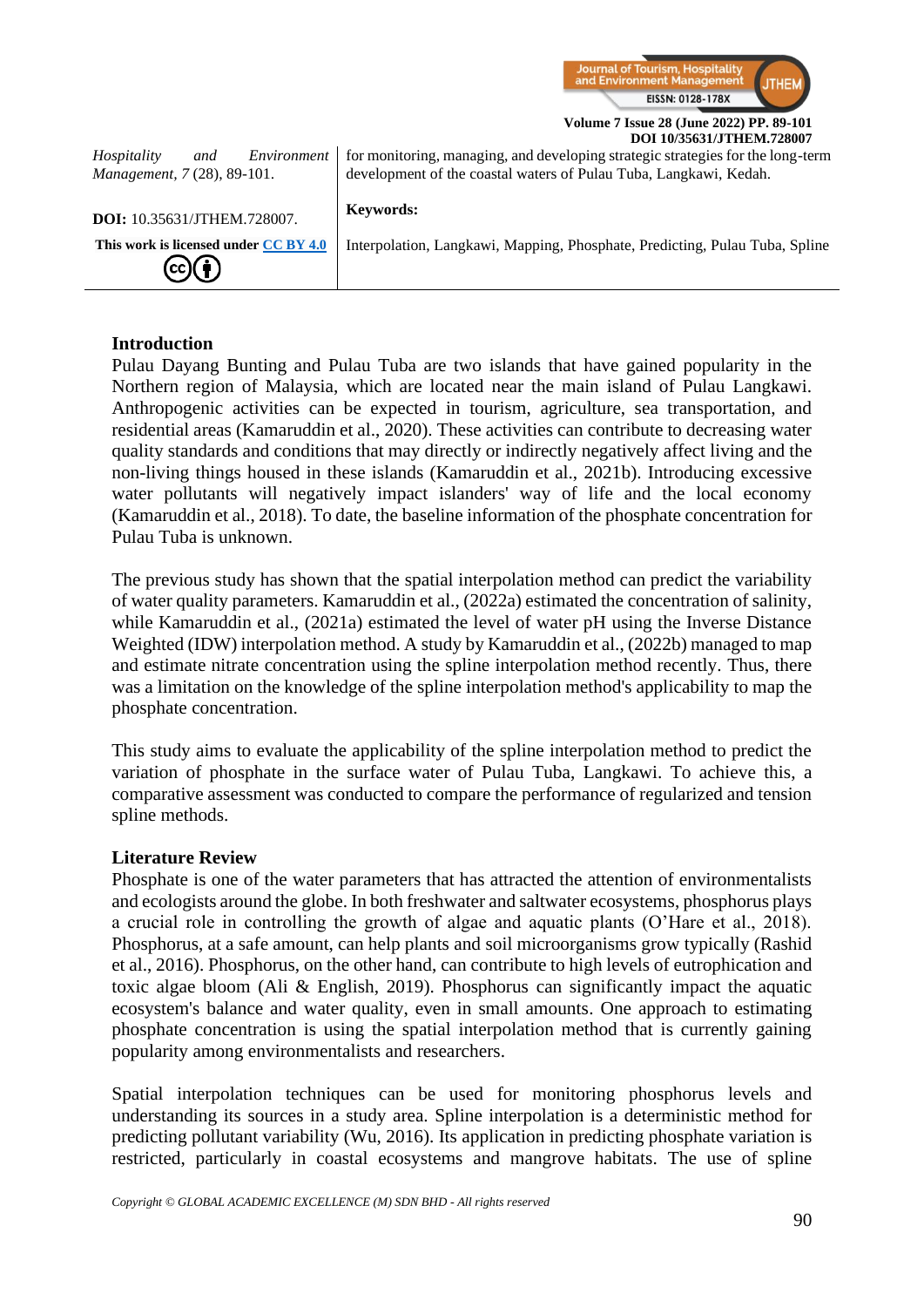

interpolation methods to explain the pattern of water pollution has been demonstrated to be both cost and time effective.

# **Methodology**

This section will focus on the description of the study area, sampling activities and design, development of the model, explanations of the mathematical functions of spline (spline equation, tension spline method, and regularized spline method), statistical analysis, and map accuracy assessment.

# *Description of the Study Area*

Pulau Tuba is one of Pulau Langkawi's largest islands. Tourism, agriculture, marine transportation, and residential settlements near coastal areas are all examples of anthropogenic activity that can be expected. Mangrove ecosystems can be found stretched along the strait and the inner part of Pulau Tuba and Pulau Dayang Bunting. Figure 1 shows the sampling area for this study.



**Figure 1: Study and Sampling Area of Pulau Tuba, Kedah.**

# *Sampling Activities and Design*

Sampling activities were conducted during the high tide of November 2018. 20 Sampling points were randomly chosen and geolocated using the Global Positioning System (GPS). Samples were collected using the Niskin Water Sampler at 1 meter below the surface depth.

*Copyright © GLOBAL ACADEMIC EXCELLENCE (M) SDN BHD - All rights reserved*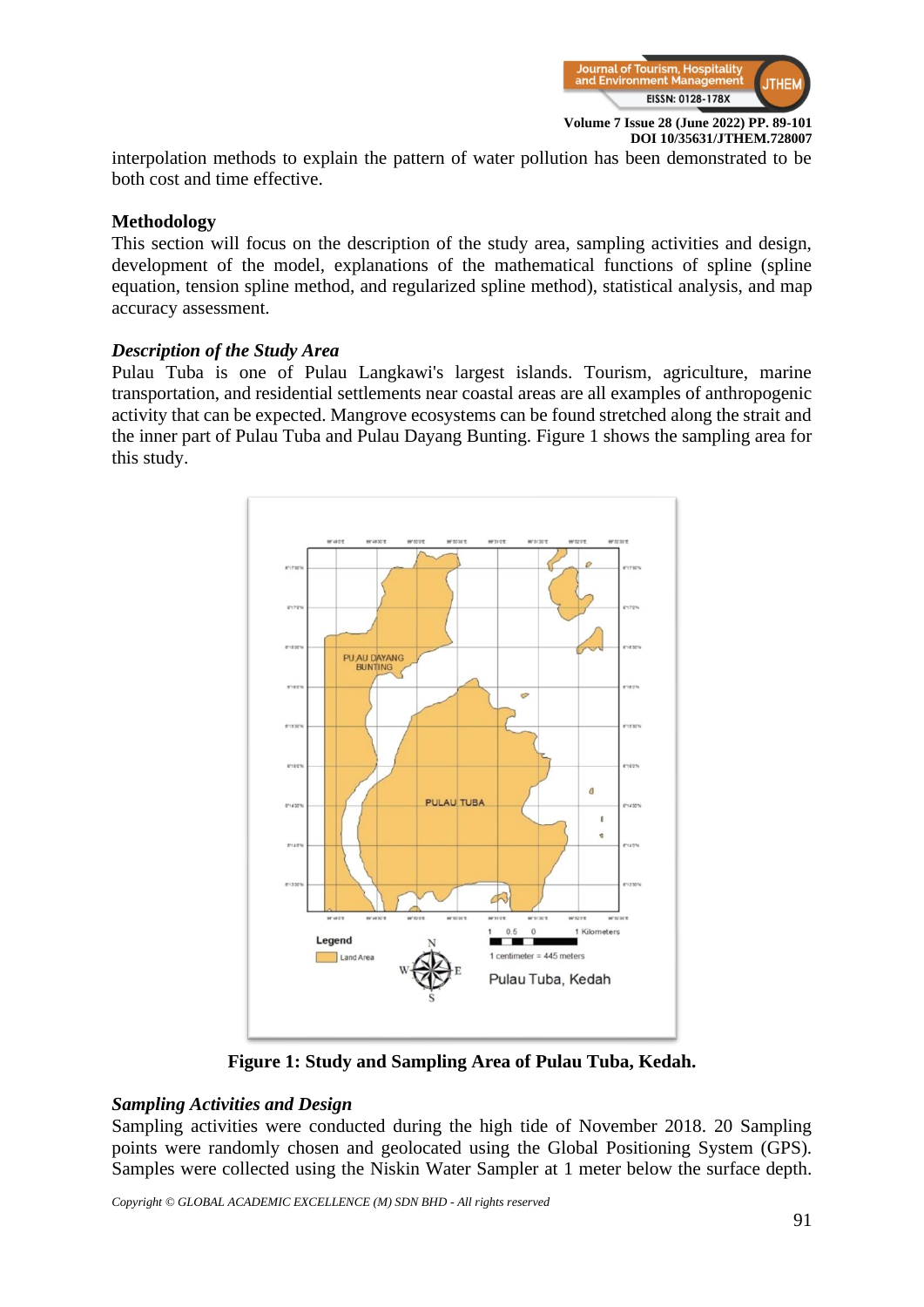

Samples were collected in bottles, labeled from SP01 to SP20, preserved with crushed ice, and immediately transferred to the Marine Technology Laboratory of the Faculty of Applied Sciences, Universiti Teknologi MARA, Cawangan Perlis, Kampus Arau for determination of the concentration of phosphate. Phosphate was determined using the Ultraviolet-visible (UV-VIS) spectroscopy using the ascorbic acid method.

# *Development of the Model*

The model was developed and manipulated using ArcMap and ArcCatalog applications available in ArcGIS software. Half of the total sampling points were randomly chosen for the calibration of models, while the leftovers were used to validate the model. The value of 0.1 is selected for the weight parameter as the matter is the default. The number of points is reduced to 10 as ten sampling points were used only to calibrate the model (the default number of points set by the software is 12). The output interpolated surface raster was in the form of a floatingpoint raster.

### *Mathematical Functions for Spline Are Explained through Equation (1) to Equation (5)*

### *Splines Equation*

$$
S(x, y) = T(x, y) + \sum_{j=1}^{N} \lambda j R(r_j)
$$
 (1)

Where:  $J = 1, 2, \dots, N$ N =Number of points  $\lambda i$  =Coefficients found by the solution of a system of linear equations.  $r_i$  =Distance from the point (x, y) to the j<sup>th</sup> point.

### *Tension Spline Method*

$$
T(x, y) = a_1 \tag{2}
$$

Where:

 $a_1$  = coefficients found by the solution of a system of linear equations.

And

$$
R(r) = \frac{1}{2\pi\varphi^2} \left[ 1n\left(\frac{r\varphi}{2}\right) + c + K_0(r\varphi) \right]
$$
 (3)

Where:  $\varphi^2$  = Weight parameter  $K =$ Modified Bessel function C=constant equal to 0.0577215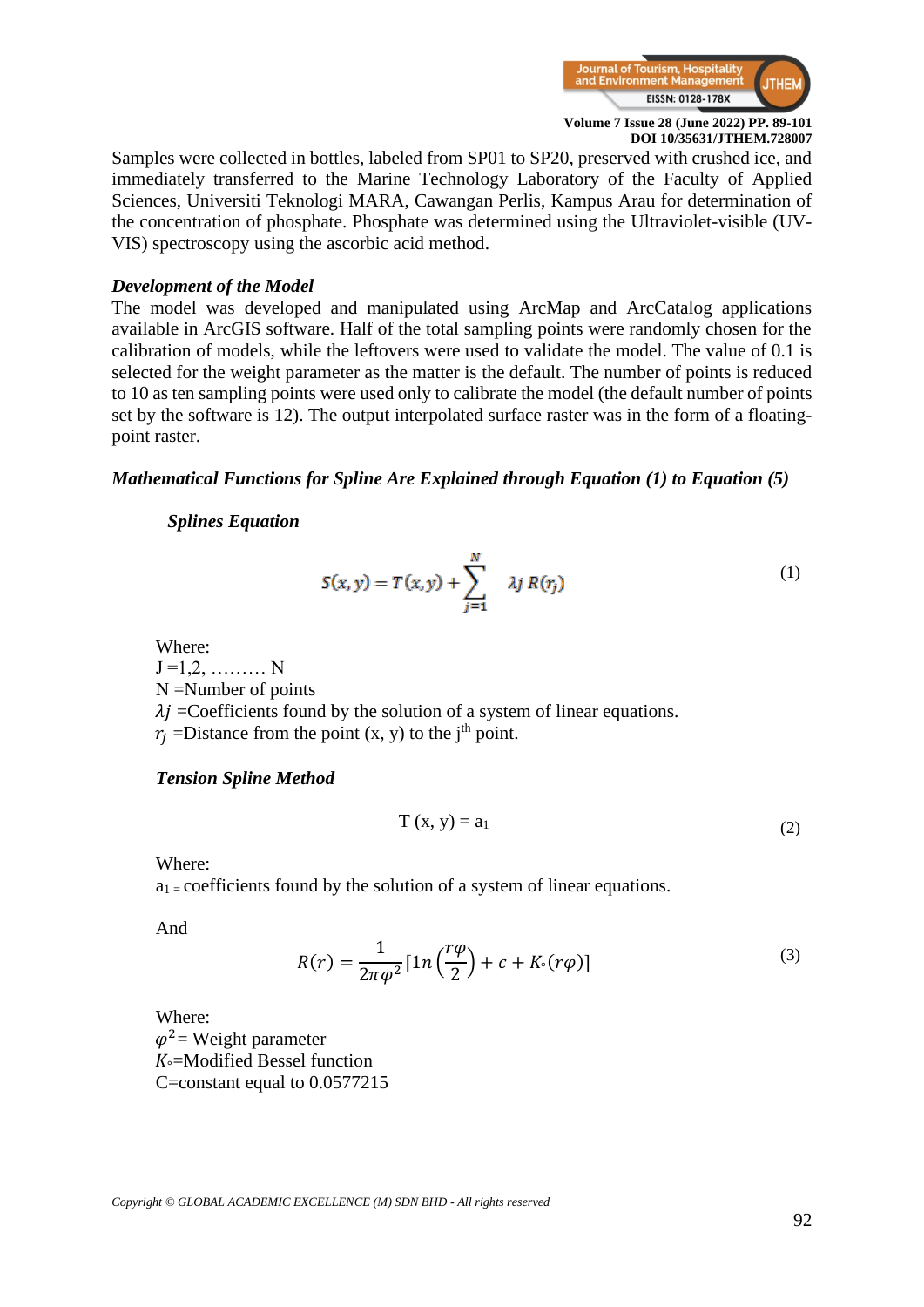

#### *Regularized Spline Method*

$$
T(x, y) = a_1 + a_2x + a_3y
$$
 (4)

Where:

 $a_1$  = coefficients found by the solution of a system of a linear equation.

And,

$$
R(r) = \frac{1}{2\pi} \left\{ \frac{r^2}{4} \left[ 1n\left(\frac{r}{2\pi}\right) + c - 1 \right] + \tau^2 \left[ K \left( \frac{r}{\tau} \right) + c + 1n\left(\frac{r}{2\pi}\right) \right] \right\}
$$
(5)

Where:

r = Distance between the point and the sample,  $\tau^2$  = Weight parameter and  $K =$ Modified Bessel function.

#### *Statistical Analyses*

Descriptive statistics, the Pearson product-moment correlation coefficient analyses (1-tailed), linear regression assessment, and paired sample T-test were conducted using the Statistical Package for the Social Sciences (SPSS) Version 21. The alpha for all the analyses was set at 0.05. Evaluation of the model was carried out using the Mean Absolute Error (MAE), Mean Absolute Percentage Error (MAPE), Root Mean Square Error (RMSE), and Mean Absolute Error (MSE) statistics tabulated in an Excel spreadsheet.

#### *Map Accuracy Assessment*

The assessment was conducted to determine the correct occurrences predicted by the model or method. Classification of ranges was analyzed and set up before the calculation. Classification of phosphate concentration and the number of classes were done manually using ArcMap applications.

*Overall Accuracy (OA)* = 
$$
\frac{Number\ of\ Correct\ Occurrences}{Total\ Occurrences} \times 100
$$
 (6)

#### **Result and Discussion**

Spatial models developed using regularized and tension spline were successfully developed for phosphate. The spatial model developed using the regularized method had the range of phosphate at 0.063mg/L to 1.090mg/L, while for spatial model predicted using the tension method had the range of phosphate at 0.021mg/L to 0.393mg/L. Figure 2 shows the spatial model produced by both models.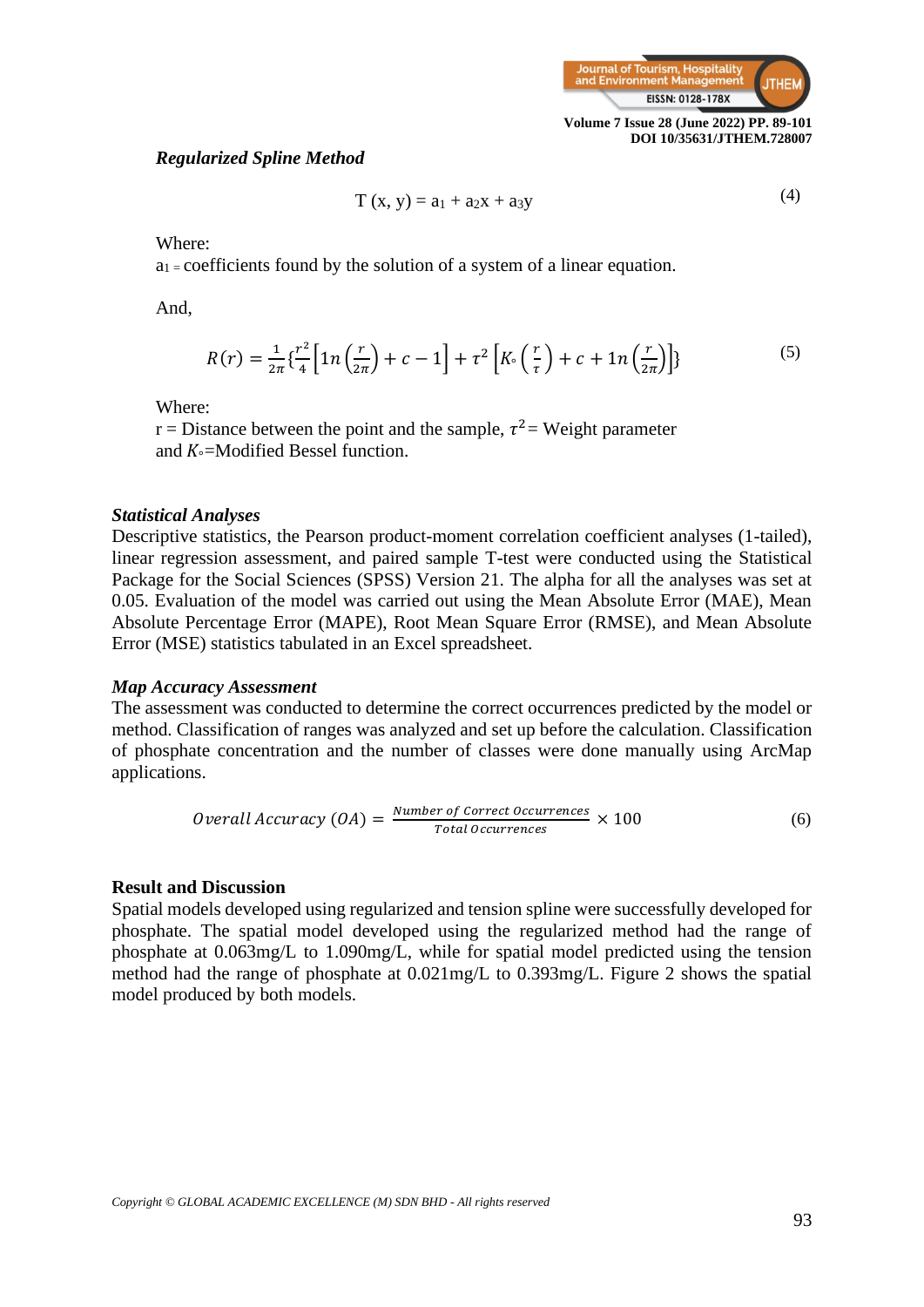



# **Figure 2: Spatial Model Developed Using the Regularized Method (Left) and Tension Method (Right)**

The attribute table for both models was open and transferred to excel spreadsheets for further investigation. The total number of observations (N) is reported at 10. Table 1 shows the measured and predicted values for all sampling points.

|                  |                        | $\mathbf{r}$ and $\mathbf{r}$ is the model of the sequence $\mathbf{r}$ and $\mathbf{r}$ $\mathbf{r}$ of $\mathbf{r}$ is $\mathbf{r}$ and $\mathbf{r}$ is $\mathbf{r}$ and $\mathbf{r}$ and $\mathbf{r}$ is $\mathbf{r}$ and $\mathbf{r}$ and $\mathbf{r}$ is $\mathbf{r}$ and $\mathbf{r}$ a |                      |
|------------------|------------------------|-----------------------------------------------------------------------------------------------------------------------------------------------------------------------------------------------------------------------------------------------------------------------------------------------|----------------------|
| <b>Sampling</b>  | <b>Measured values</b> | <b>Regularized Model</b>                                                                                                                                                                                                                                                                      | <b>Tension Model</b> |
| <b>Points</b>    | (mg/L)                 | (mg/L)                                                                                                                                                                                                                                                                                        | (mg/L)               |
| <b>SP02</b>      | 0.020                  | 0.221                                                                                                                                                                                                                                                                                         | 0.248                |
| <b>SP04</b>      | 0.326                  | 0.422                                                                                                                                                                                                                                                                                         | 0.371                |
| SP <sub>06</sub> | 0.205                  | 0.106                                                                                                                                                                                                                                                                                         | 0.129                |
| <b>SP08</b>      | 0.172                  | 0.178                                                                                                                                                                                                                                                                                         | 0.170                |
| SP10             | 0.295                  | 0.444                                                                                                                                                                                                                                                                                         | 0.363                |
| SP12             | 0.065                  | 0.110                                                                                                                                                                                                                                                                                         | 0.160                |
| SP14             | 0.157                  | 0.293                                                                                                                                                                                                                                                                                         | 0.227                |
| SP16             | 0.263                  | 0.177                                                                                                                                                                                                                                                                                         | 0.174                |
| <b>SP18</b>      | 0.148                  | 0.175                                                                                                                                                                                                                                                                                         | 0.174                |
| <b>SP20</b>      | 0.132                  | 0.097                                                                                                                                                                                                                                                                                         | 0.107                |

|  |  | Table 1: Measured and Predicted Values (mg/L) Generated by Both Models |  |  |  |  |
|--|--|------------------------------------------------------------------------|--|--|--|--|
|--|--|------------------------------------------------------------------------|--|--|--|--|

Descriptive statistics were used to summarize the data distribution for both measured and predicted values generated by both models. The skewness values were reported at -.018, .978, and .987 for the measured values, regularized model, and the tension model, respectively. Moreover, the kurtosis values were reported at -.620, -.284, -.120 for the measured values, regularized model, and the tension model, correspondingly. Standard Errors for skewness and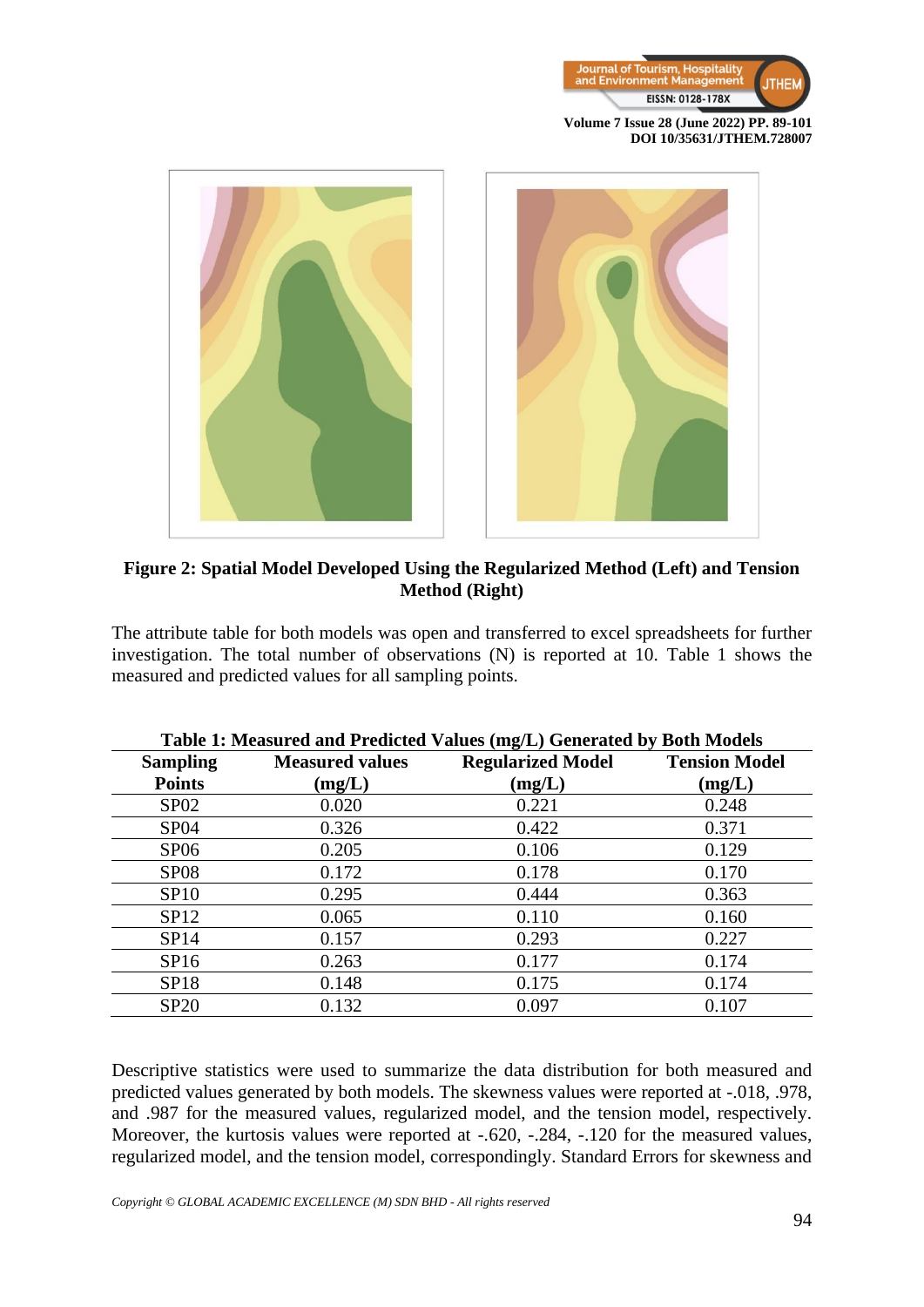

kurtosis were calculated at 0.687 and 1.334 for all models, including the measured phosphate values. Table 2 shows the data for the descriptive analysis.

|                      |                                  |                  |                                            | <b>Mean</b>      |                      | Std.                                 |                              |
|----------------------|----------------------------------|------------------|--------------------------------------------|------------------|----------------------|--------------------------------------|------------------------------|
|                      | <b>Range</b><br><b>Statistic</b> | <b>Statistic</b> | <b>Minimum Maximum</b><br><b>Statistic</b> | <b>Statistic</b> | Std.<br><b>Error</b> | <b>Deviation</b><br><b>Statistic</b> | Variance<br><b>Statistic</b> |
| Measured             | .31                              | .02              | .33                                        | .1783            | .03069               | .09705                               | .009                         |
| Regularized<br>model | .35                              | .10              | .44                                        | .2223            | .03974               | -12566                               | .016                         |
| Tension model        | .26                              | .11              | .37                                        | 2123             | .02884               | .09121                               | .008                         |

# **Table 2: Descriptive Statistics Between the Measured and Predicted Values Generated by Both Models**

A Pearson product-moment correlation coefficient was computed to assess the correlation between the observed and predicted value of phosphate, based on regularized and tension spline methods at 1-tailed correlation analysis (alpha =.05). For estimation made by regularized spline method, there was a positive correlation between the 2 variables,  $r = .614$ ,  $n = 10$ ,  $p = .03$ . On the other hand, for the prediction made by the tension spline method, there was a positive correlation between the 2 variables,  $r = .525$ ,  $n = 10$ ,  $p = .06$ . Overall, there was a strong, positive correlation between the observed and predicted value of phosphate for both methods. The analysis indicates that only the prediction made by the regularized model had a significant value (p< .05). Table 3 shows the correlation analysis between the measured and predicted values generated by both models

# **Table 3: Correlation Between the Measured and Predicted Values Generated by Both Models**

|          |                            | <b>Regularized</b> | <b>Tension Model</b> |
|----------|----------------------------|--------------------|----------------------|
|          |                            | <b>Model</b>       |                      |
| Measured | <b>Pearson Correlation</b> | $.614*$            | .525                 |
|          | $Sig.$ (1-tailed)          | .030               | .060                 |
|          | Sum of Squares and         | .067               | .042                 |
|          | Cross-products             |                    |                      |
|          | Covariance                 | .007               | .005                 |
|          |                            | I C                |                      |

\*Correlation is significant at the 0.05 Level (1-tailed).

A paired-samples t-test was conducted to compare the value of phosphate in measured and predicted conditions. For Pair 1 (Measured vs. predicted made by regularized model), there was an insignificant difference in the value of phosphate for measured (M=.1783, SD=.09705) and predicted (M=.2223, SD=.12566) conditions;  $t(9) = -1.375$ ,  $p = .202$ . In contrast, For Pair 2 (Measured vs. predicted made by tension model), there was an insignificant difference in the value of phosphate for measured (M=.1783, SD=.09705) and predicted (M=.2123, SD=.09121) conditions; t (9) =-1.170,  $p = .272$ . Table 4 shows the result of paired samples test between the measured and predicted values generated by both models.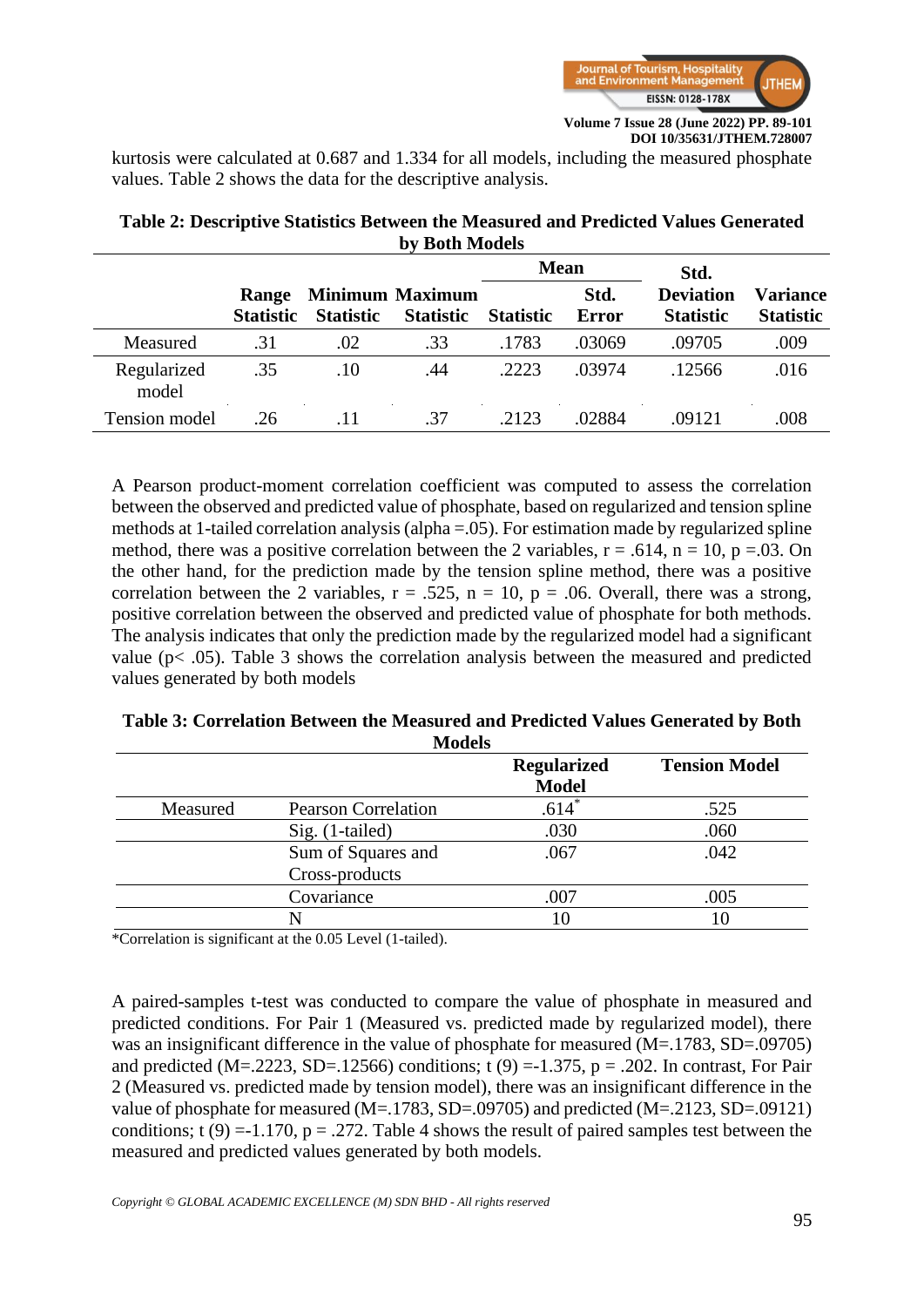

**95% Confidence** 

# **Table 4: Paired Samples Test Between the Measured and Predicted Values Generated by Both Models**

**Paired Differences**

|                        |                                    |             | Interval of the<br><b>Difference</b> |                                     |           |              |          |    |                           |
|------------------------|------------------------------------|-------------|--------------------------------------|-------------------------------------|-----------|--------------|----------|----|---------------------------|
|                        |                                    | <b>Mean</b> | Std.<br><b>Deviation</b>             | Std.<br><b>Error</b><br><b>Mean</b> | Lower     | <b>Upper</b> | t        | df | Sig.<br>$(2 -$<br>tailed) |
| Pair<br>1              | Measured -<br>Regularized<br>model | $-.04400$   | .10120                               | .03200                              | $-11639$  | .02839       | $-1.375$ | 9  | .202                      |
| Pair<br>$\overline{2}$ | Measured -<br>Tension<br>model     | $-.03400$   | .09189                               | .02906                              | $-.09974$ | .03174       | $-1.170$ | 9  | .272                      |

A simple linear regression analysis was used to predict the relationship between the observed and predicted values of phosphate, based on the regularized and tension spline methods at a 95% confidence level. The prediction value of phosphate estimated by the regularized spline method did not explain a significant amount of variance in the observed value of phosphate, F  $(1,8) = 4.834$ , p = .059, R<sup>2</sup> = .377, R<sup>2</sup>adjusted = .299. Similarly, the prediction value of phosphate estimated by the tension spline method did not explain a significant amount of variance in the observed value of phosphate, F (1,8) = 3.043, p = 119,  $R^2$  = .276,  $R^2$ adjusted = .185. A simple scatter plot with a regression line between the predicted and observed phosphate reading produced by both methods is shown in Figure 3.



**Observed Phosphate Reading Produced by Both Methods**

*Copyright © GLOBAL ACADEMIC EXCELLENCE (M) SDN BHD - All rights reserved* Evaluation of the model based on regularized and tension spline methods was conducted using the MAE, MAPE, RMSE, and MSE. The MAPE values are high due to a large amount of prediction error at Sampling points SP02 and SP12. MAPE is very sensitive to an outlier or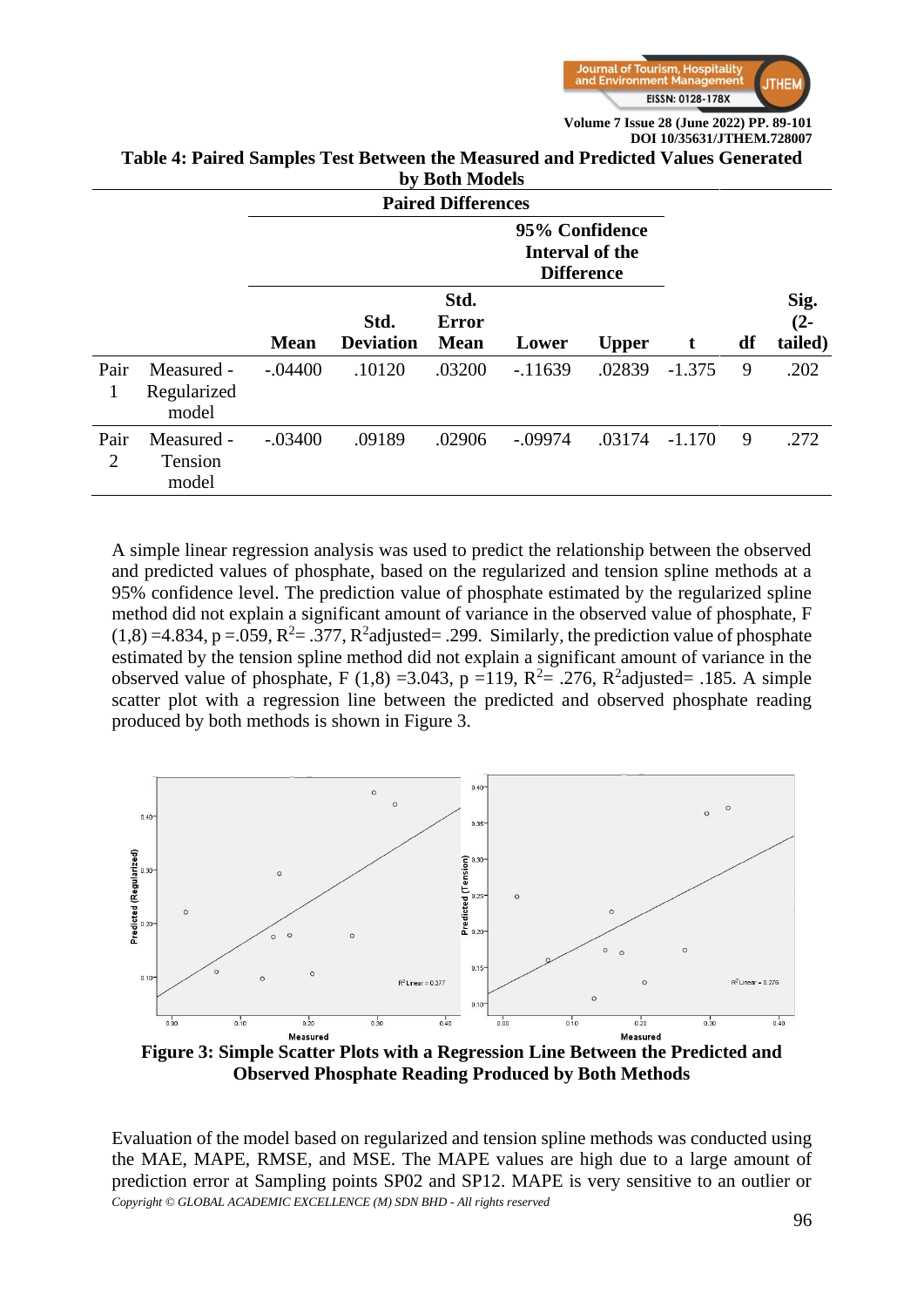

extreme data. As a result, many researchers used RMSE as the best evaluation tool to evaluate the model's accuracy. Based on the error analysis, the study found that the tension spline method produced fewer errors when compared to the regularized method. Results indicate that the spline interpolation method can map and estimate the concentration of water contaminants (Kamaruddin et al., 2019). Table 5 shows the result of the error analysis for both models.

|             | <b>Regularized Method</b> | <b>Tension Method</b> |
|-------------|---------------------------|-----------------------|
| <b>MAE</b>  | 0.088                     | 0.072                 |
| <b>MAPE</b> | 136.96%                   | 147.69%               |
| <b>RMSE</b> | 0.106                     | 0.094                 |
| MSE         | 0 011                     | N 009                 |

#### **Table 5: The Result of the MAE, MAPE, RMSE, and MSE Analysis for Both Models.**

Next, the transformation of the spatial model to a map was carried out. Maps elements such as title, scale, north arrow, legend, and scale text were inserted into the map. Map accuracy assessment was carried out to investigate the performance of the map to predict the variation of phosphate concentration. The range for legend is fixed at  $< 0.2$ , 0.2-0.39,  $> 0.39$ . The map accuracy was determined at 60%. Overestimation and underestimation by spline interpolation methods reduced the accuracy of the model. The same situation has been found by Kamaruddin et al., (2020). Table 6 shows the correct and incorrect occurrences tabulated for the accuracy of the map developed using the tension method.

|             |             |             | $\frac{1}{2}$ $\frac{1}{2}$ $\frac{1}{2}$ $\frac{1}{2}$ $\frac{1}{2}$ $\frac{1}{2}$ $\frac{1}{2}$ $\frac{1}{2}$ $\frac{1}{2}$ $\frac{1}{2}$ $\frac{1}{2}$ $\frac{1}{2}$ $\frac{1}{2}$ $\frac{1}{2}$ $\frac{1}{2}$ $\frac{1}{2}$ $\frac{1}{2}$ $\frac{1}{2}$ $\frac{1}{2}$ $\frac{1}{2}$ $\frac{1}{2}$ $\frac{1}{2}$<br><b>Sampling Points Measured values Tension Model Correct occurrences</b> |
|-------------|-------------|-------------|-------------------------------------------------------------------------------------------------------------------------------------------------------------------------------------------------------------------------------------------------------------------------------------------------------------------------------------------------------------------------------------------------|
| SP02        | < 0.2       | $0.2 - 0.4$ | X                                                                                                                                                                                                                                                                                                                                                                                               |
| <b>SP04</b> | $0.2 - 0.4$ | $0.2 - 0.4$ |                                                                                                                                                                                                                                                                                                                                                                                                 |
| SP06        | $0.2 - 0.4$ | < 0.2       | X                                                                                                                                                                                                                                                                                                                                                                                               |
| <b>SP08</b> | < 0.2       | < 0.2       |                                                                                                                                                                                                                                                                                                                                                                                                 |
| SP10        | $0.2 - 0.4$ | $0.2 - 0.4$ |                                                                                                                                                                                                                                                                                                                                                                                                 |
| SP12        | < 0.2       | < 0.2       |                                                                                                                                                                                                                                                                                                                                                                                                 |
| SP14        | < 0.2       | $0.2 - 0.4$ | X                                                                                                                                                                                                                                                                                                                                                                                               |
| SP16        | $0.2 - 0.4$ | < 0.2       | X                                                                                                                                                                                                                                                                                                                                                                                               |
| <b>SP18</b> | < 0.2       | < 0.2       |                                                                                                                                                                                                                                                                                                                                                                                                 |
| <b>SP20</b> | < 0.2       | < 0.2       |                                                                                                                                                                                                                                                                                                                                                                                                 |

**Table 6: Incorrect Occurrences Were Found at Four Sampling Points.**

Increased phosphate concentration can be observed in the inner part of Pulau Dayang Bunting, while the coast of Pulau tuba experiences decreasing phosphate concentration. The increment of phosphate could be due to anthropogenic activities where a cluster of villages can be found here. Furthermore, less concentration of phosphate along the coastal waters of Pulau Tuba was observed could be because of low human activities. Studies have shown that there have been many connections between phosphorus levels and anthropogenic activities (Malone & Newton, 2020). However, the phosphate concentration is still below the limit of 1.0 mg/L.

*Copyright © GLOBAL ACADEMIC EXCELLENCE (M) SDN BHD - All rights reserved* Poor agricultural practices (Lwin et al., 2017), runoff from cities and lawns (Yang & Toor, 2018), leaking septic systems (Macintosh et al., 2011), and sewage treatment plant outputs (Li et al., 2021) can all contribute to high phosphorus levels. Increased development of algae and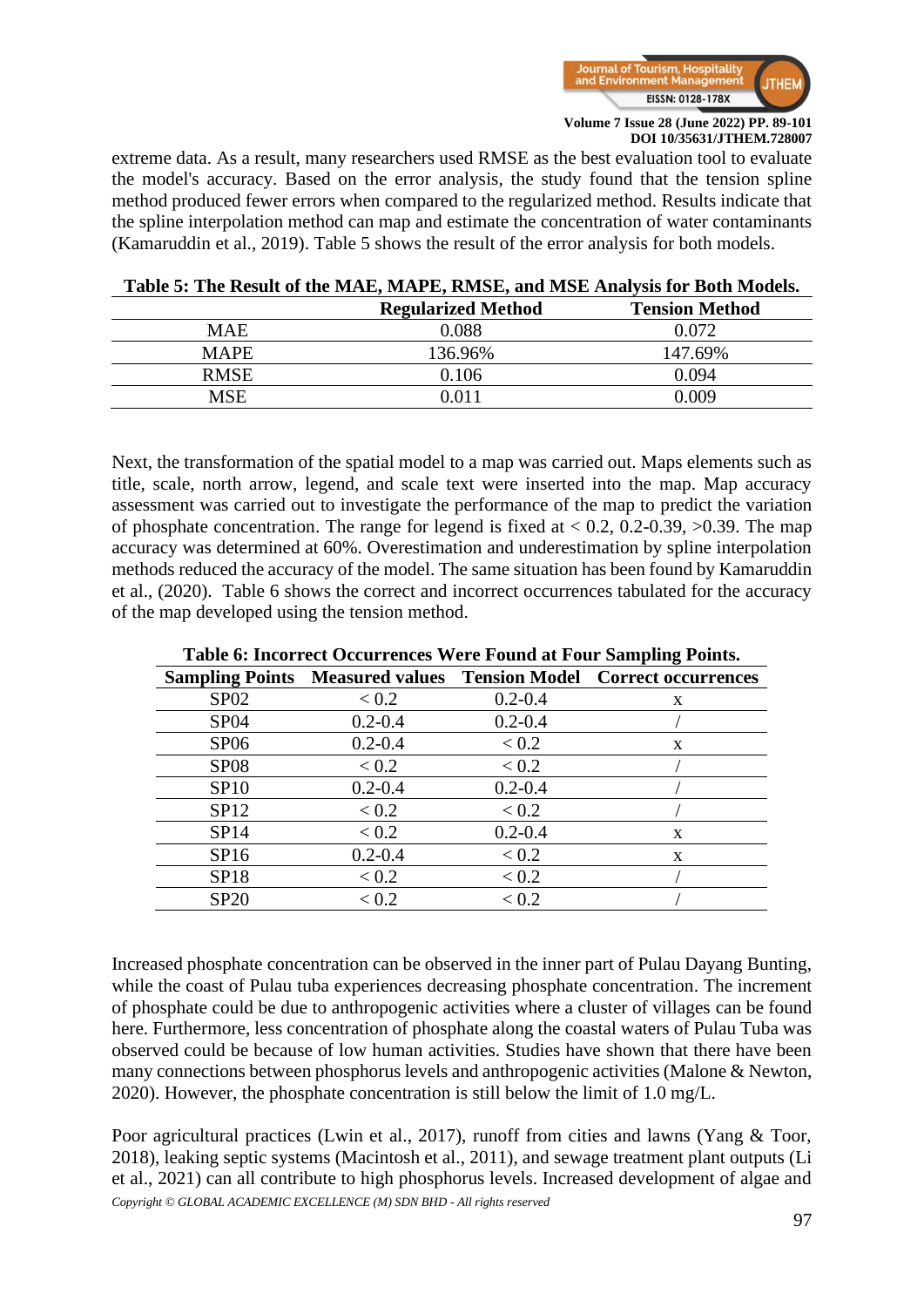

big aquatic plants (Mustafa & Hayder, 2021), as well as decreasing levels of dissolved oxygen (Osaka et al., 2021), can occur from too much phosphorus, a process known as eutrophication (Isiuku & Enyoh, 2020). Algal blooms caused by high phosphorus levels can produce algal toxins (Moll, 2021) that are detrimental to humans (Sidabutar et al., 2020) and animal health (Nishikawa et al., 2009). Awareness of the effects and impact of deteriorating water quality standards on the marine environment can be made by effectively educating youngsters and the public, and the impact of climate change on the water quality should also be acknowledged (Kamaruddin et al., 2022c). Figure 4 shows the distribution of phosphate over the coastal water of Pulau Tuba, Kedah.



**Figure 4: Map of Phosphate Developed Using Tension Spline Method**

#### **Conclusions**

In conclusion, the tension spline method is superior to regularize spline method in predicting the variability of surface water phosphate. The tension spline method produced less prediction error than the regularized spline method. The research concludes that spline can effectively estimate water quality parameters.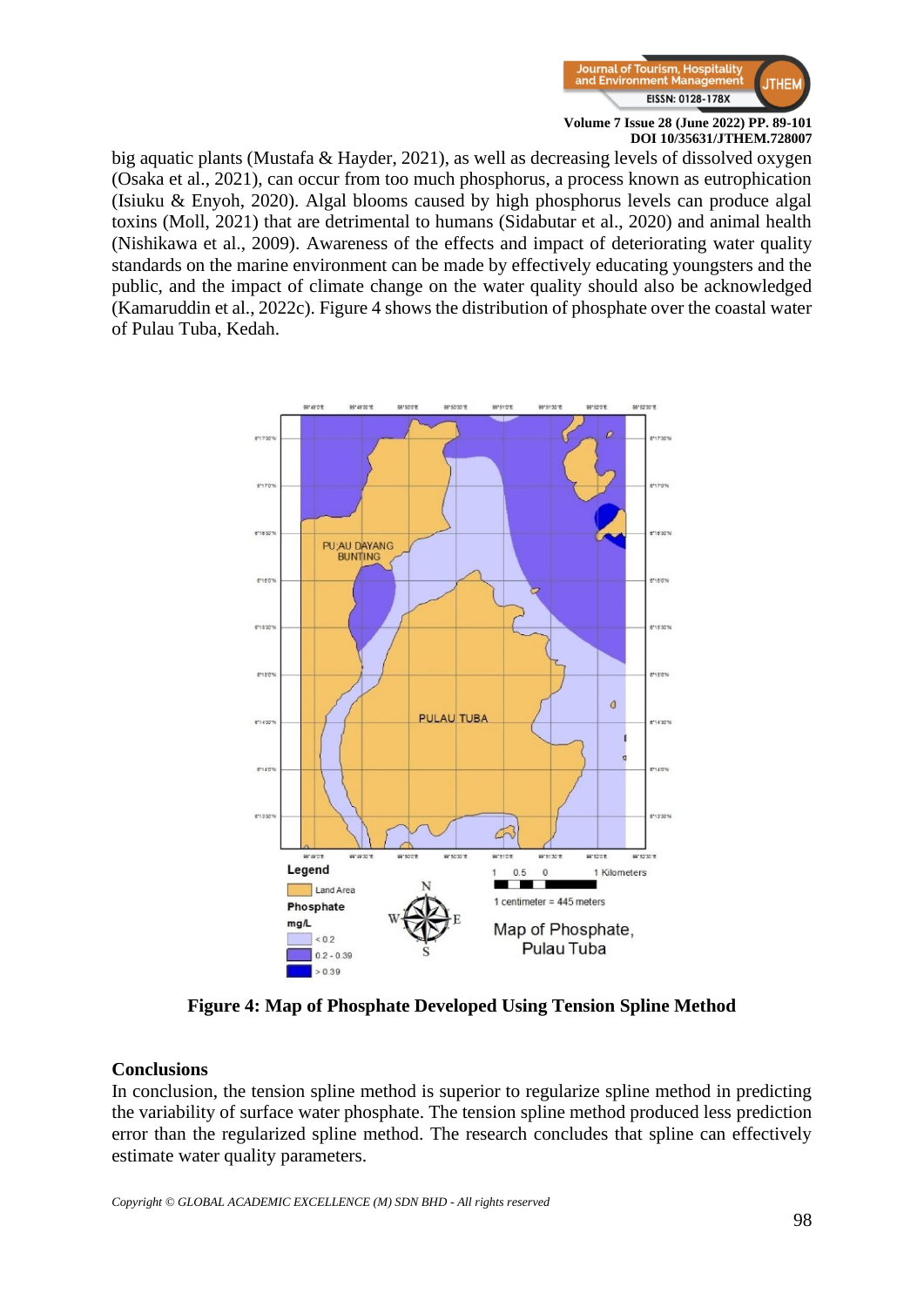

This study has two critical flaws that could be addressed in future studies. The study was conducted during a short period, and fluctuations in phosphate levels are expected and influenced by the monsoon season, tidal activities, and the time of sampling activities. Because every parameter has a considerable link with other water parameters, water quality study is complicated. Second, time constraints contribute to the low sampling frequency and point count. Due to a lack of baseline data for water phosphate, this research was hampered by the lack of previous investigations in this field. However, this constraint has been thoroughly examined and supported by literature and data from other researchers. Because of the research's limitations, new research in the study area is now possible. According to the study, sampling operations should be carried out over a more extended period to construct a robust model. The impacts of the tidal activity, seasonal change, and sample period should also be considered.

Nonetheless, the findings of this study can be used by government and non-government organizations as baseline data, allowing them to properly monitor and sustain the coastal and marine water of Pulau Tuba, Langkawi. Because phosphate significantly impacts fish growth and development, the developed map can also be used by entrepreneurs when deciding on aquaculture or mariculture sites.

#### **Acknowledgments**

The authors gratefully acknowledge the generous assistance and support from the academic and non-academic staff for their contribution to this research and publication, especially to UiTM Marine Research Station (MARES); the Research Initiative Group (RIG): Ocean Research, Conservation and Advance (ORCA), Integrative Natural Product Research; and the Faculty of Applied Sciences, Universiti Teknologi MARA, Perlis Branch, Arau Campus, 02600 Arau, Perlis, Malaysia.

#### **References**

Ali, G., & English, C. (2019). Phytoplankton blooms in Lake Winnipeg linked to selective water-gatekeeper connectivity. *Scientific* 

*Reports*, *9*(1). <https://doi.org/10.1038/s41598-019-44717-y>

- Isiuku, B. O., & Enyoh, C. E. (2020). Pollution and health risks assessment of nitrate and phosphate concentrations in water bodies in south eastern, Nigeria. *Environmental Advances*, *2*, 100018. <https://doi.org/10.1016/j.envadv.2020.100018>
- Kamaruddin, S. A., Zainolabdin, S. N., Abd.Aziz, K. N., & Roslani, M. A. (2019). Comparative Study of Regularized and Tension Spline Interpolation Method to Map Surface-Water Salinity of Pulau Tuba, Langkawi, Kedah. *Multidisciplinary Informatics Journal*, *2*(1), 91-97
- Kamaruddin, S. A., Abd. Aziz, K. N., Roslani, M. A., & Zainol, Z. E. (2021a). Sustainable management of the coastal water pH of pulau tuba using the inverse distance weighted (IDW) method. *Jurnal Intelek, 16*(2), 162-174. doi:10.24191/ji.v16i2.428
- Kamaruddin, S. A., Abd.Aziz, K. N., Roslani, A., Zainol, Z. E., Ahmad, A., Shaari, M. I., … Tajam, J. (2022a). The mapping of salinity level using the inverse distance weighted (Idw) interpolation method along the coastal area of pulau tuba, Langkawi. *Malaysian Journal of Sustainable Environment, 9*(1), 55. doi:10.24191/myse.v9i1.17292
- Kamaruddin, S. A., Adnan, F. R., Anuar, M. H., Asrif, I. S., Zulkefle, M. M., Azaha, M. N., … Arshad, M. (2022c). Assessment of knowledge, perception, and attitude towards causes related to climate change among the undergraduates of the non-science students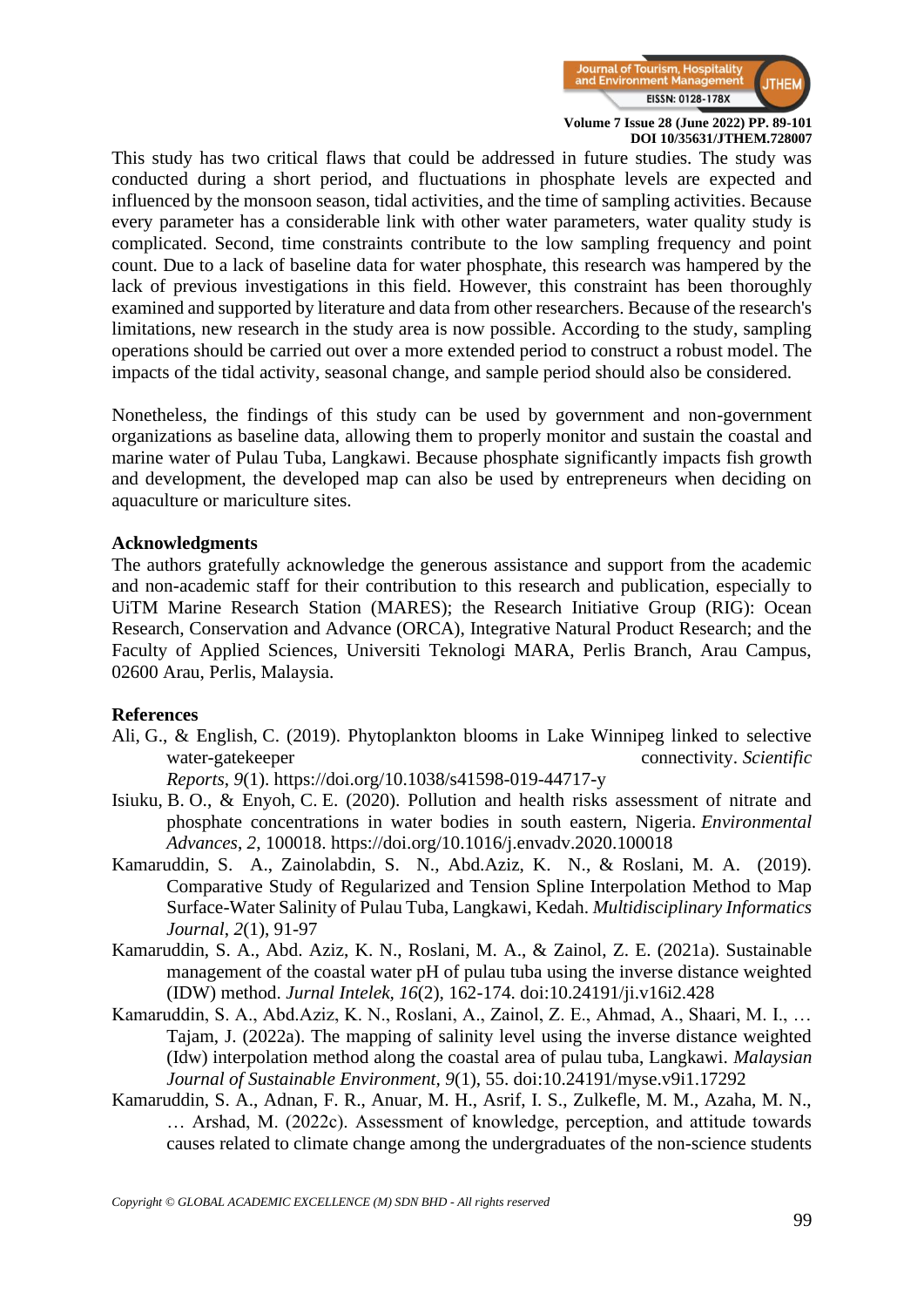

of Universiti Teknologi MARA, Perlis branch. *Jurnal Intelek, 17*(1), 236. doi:10.24191/ji.v17i1.16125

- Kamaruddin, S., Mohd Affindi, B., Ramli, N., Mohd Tahir, J., Zainal, N., Ahmad Afiza, S., Abd.Aziz, K., Roslani, M., Zainol, Z., Ahmad, A., Shaari, M., Ramli, R., Nazri, R., & Tajam, J. (2022b). Evaluating the accuracy of the regularized and tension spline interpolation methods to estimate and map the concentration of nitrate on the surface water of pulau tuba, langkawi, kedah. *Journal Of Academia, 10*(1), 107-119. Retrieved from <https://myjms.mohe.gov.my/index.php/joa/article/view/15020>
- Kamaruddin, S. A., Abd Aziz, K. N., Roslani, M. A., Tajam, J., Zaınolabdın, S. N., & Mohd Razman, N. F. (2018). Mapping of salinity level using spline interpolation techniques over the water of sungai merbok, Kedah. *Malaysian Journal of Sustainable Environment*, *5*(2), 114. <https://doi.org/10.24191/myse.v5i2.5620>
- Kamaruddin, S. A., Abd. Aziz, K. N., Roslani, M. A., & Zainol, Z. E. (2021b). Sustainable management of the coastal water pH of pulau tuba using the inverse distance weighted (IDW) method. *Jurnal Intelek*, *16*(2), 162-174. <https://doi.org/10.24191/ji.v16i2.428>
- Kamaruddin, S. A., Rusli, H. H., Abd.Aziz, K. N., & Roslani, M. A. (2020). Characteristics and distribution of microplastics in surface sediment of selat pulau tuba, Langkawi, Kedah. *Malaysian Journal of Sustainable Environment*, *7*(2), 133. <https://doi.org/10.24191/myse.v7i2.10269>
- Li, Y., Nan, X., Li, D., Wang, L., Xu, R., & Li, Q. (2021). Advances in the treatment of phosphorus-containing wastewater. *IOP Conference Series: Earth and Environmental Science*, *647*(1), 012163. <https://doi.org/10.1088/1755-1315/647/1/012163>
- Lwin, C. M., Murakami, M., & Hashimoto, S. (2017). The implications of allocation scenarios for global phosphorus flow from agriculture and wastewater. *Resources, Conservation and Recycling*, *122*, 94-105. <https://doi.org/10.1016/j.resconrec.2017.01.017>
- Macintosh, K., Jordan, P., Cassidy, R., Arnscheidt, J., & Ward, C. (2011). Low flow water quality in rivers; septic tank systems and high-resolution phosphorus signals. *Science of The Total Environment*, *412-413*, 58- 65. <https://doi.org/10.1016/j.scitotenv.2011.10.012>
- Malone, T. C., & Newton, A. (2020). The globalization of cultural eutrophication in the coastal ocean: Causes and consequences. *Frontiers in Marine Science*, *7*. <https://doi.org/10.3389/fmars.2020.00670>
- Moll, R. (2021). Faculty opinions recommendation of nutrients, eutrophication and harmful algal blooms along the freshwater to marine continuum. *Faculty Opinions – Post-Publication Peer Review of the Biomedical Literature*. <https://doi.org/10.3410/f.736471191.793587522>
- Mustafa, H. M., & Hayder, G. (2021). Recent studies on applications of aquatic weed plants in phytoremediation of wastewater: A review article. *Ain Shams Engineering Journal*, *12*(1), 355-365. <https://doi.org/10.1016/j.asej.2020.05.009>
- Nishikawa, T., Tarutani, K., & Yamamoto, T. (2009). Nitrate and phosphate uptake kinetics of the harmful diatom Eucampia zodiacus Ehrenberg, a causative organism in the bleaching of aquacultured porphyra thalli. *Harmful Algae*, *8*(3), 513- 517. <https://doi.org/10.1016/j.hal.2008.10.006>
- O'Hare, M. T., Baattrup-Pedersen, A., Baumgarte, I., Freeman, A., Gunn, I. D., Lázár, A. N., Sinclair, R., Wade, A. J., & Bowes, M. J. (2018). Responses of aquatic plants to eutrophication in rivers: A revised conceptual model. *Frontiers in Plant Science*, *9*. <https://doi.org/10.3389/fpls.2018.00451>